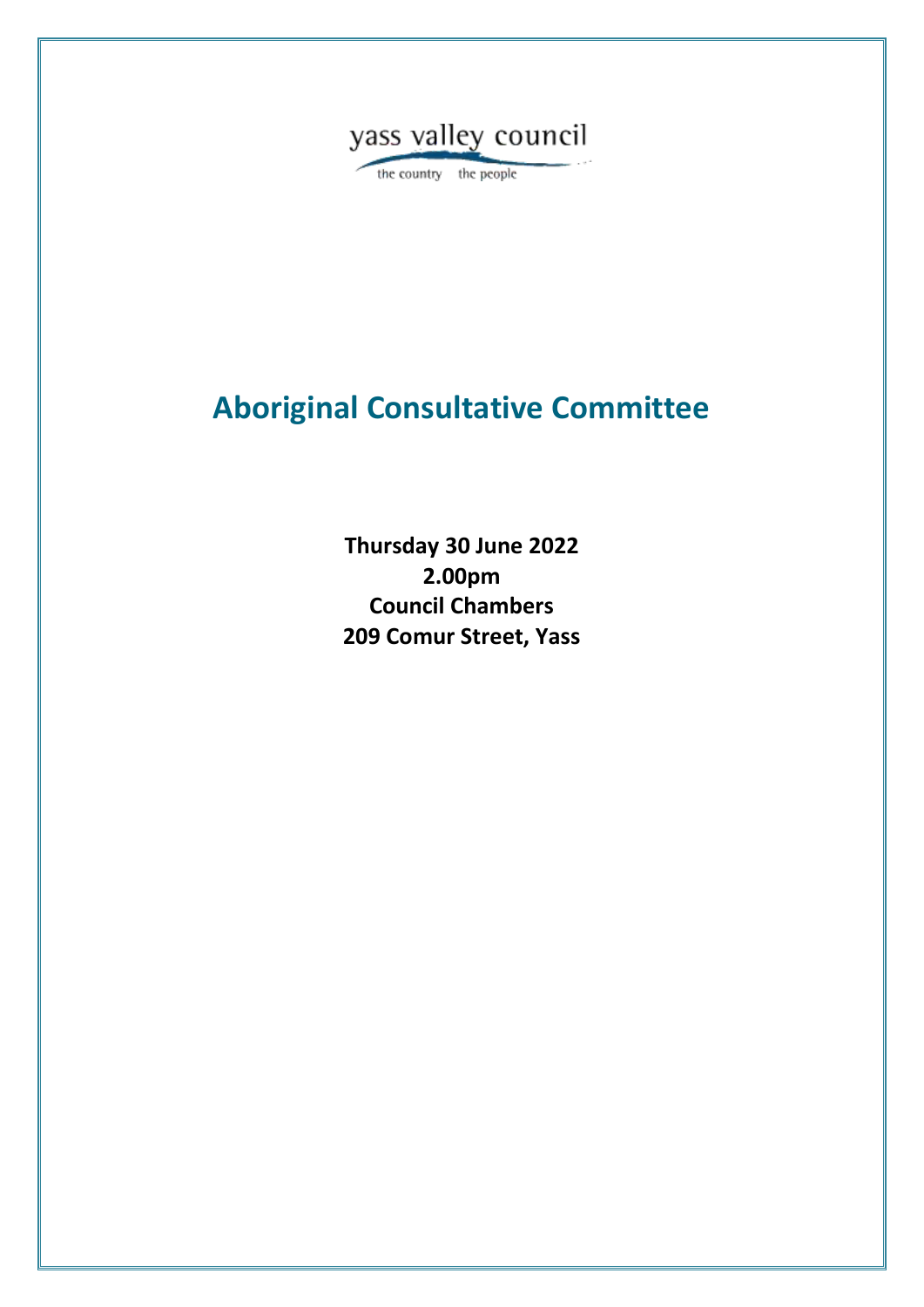# **ABORIGINAL CONSULTATIVE COMMITTEE**

### **NOTICE OF MEETING**

A meeting of the ACC will be held in Council Chambers 209 Comur Street, Yass, on Thursday 30 June 2022, commencing at **2.00pm**

### **AGENDA**

**Page No.**

# **Acknowledgement of Country 1. Apologies 2. Declaration of Conflict of Interest 3. Confirmation of Minutes – 11 February 2022 4. Presentation**

| 5. Staff Reports |  |
|------------------|--|
|                  |  |
|                  |  |
|                  |  |
|                  |  |
| 6. Next Meeting  |  |

Committee Members: Cr M Reidk, K Turner, C Cronan, K Denny, T Denny, R King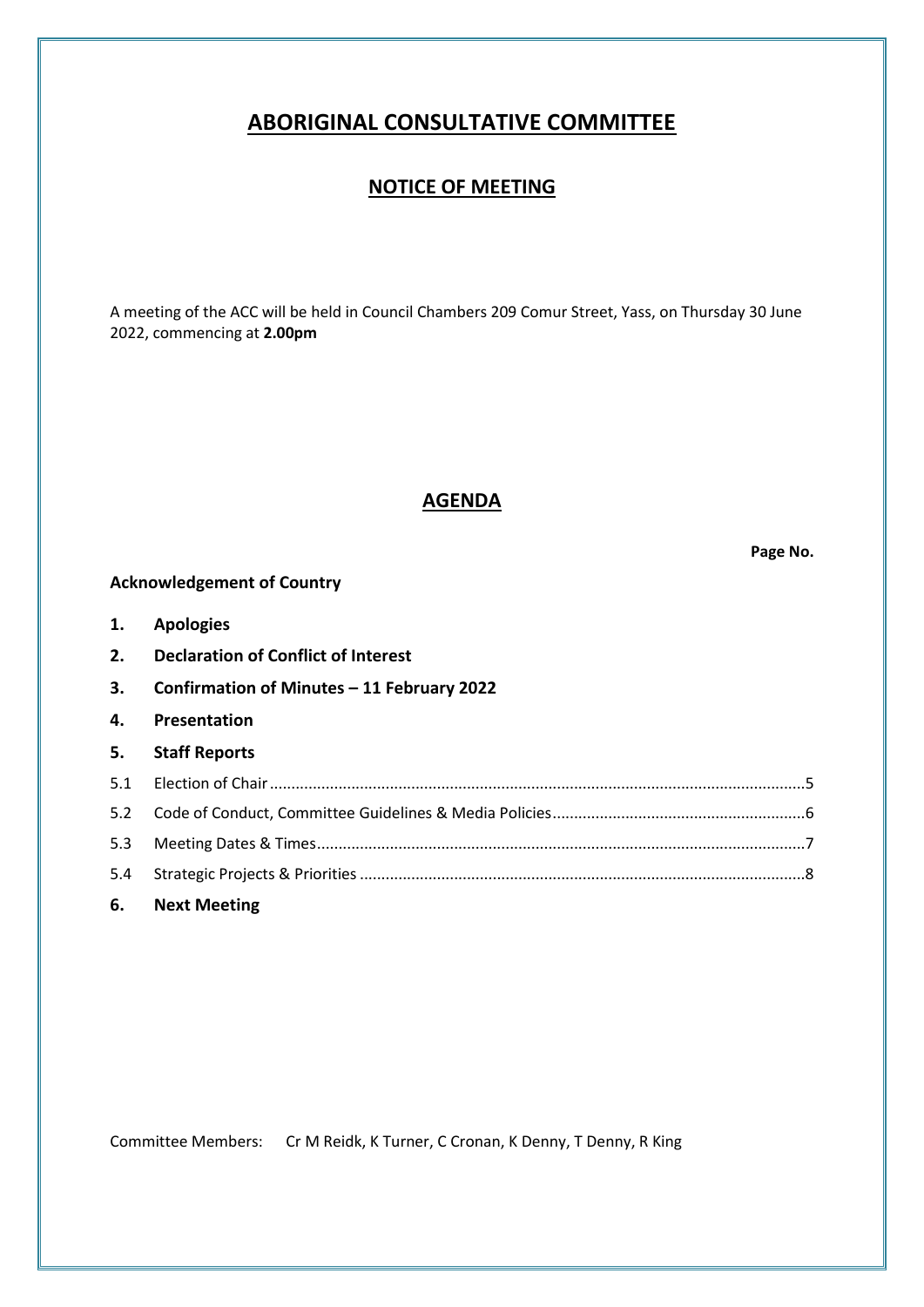

the country the people

# **Minutes of the Aboriginal Consultative Committee Meeting**

**Tuesday 11 February 2020**

4.00pm Yass Valley Council Chambers 209 Comur Street, Yass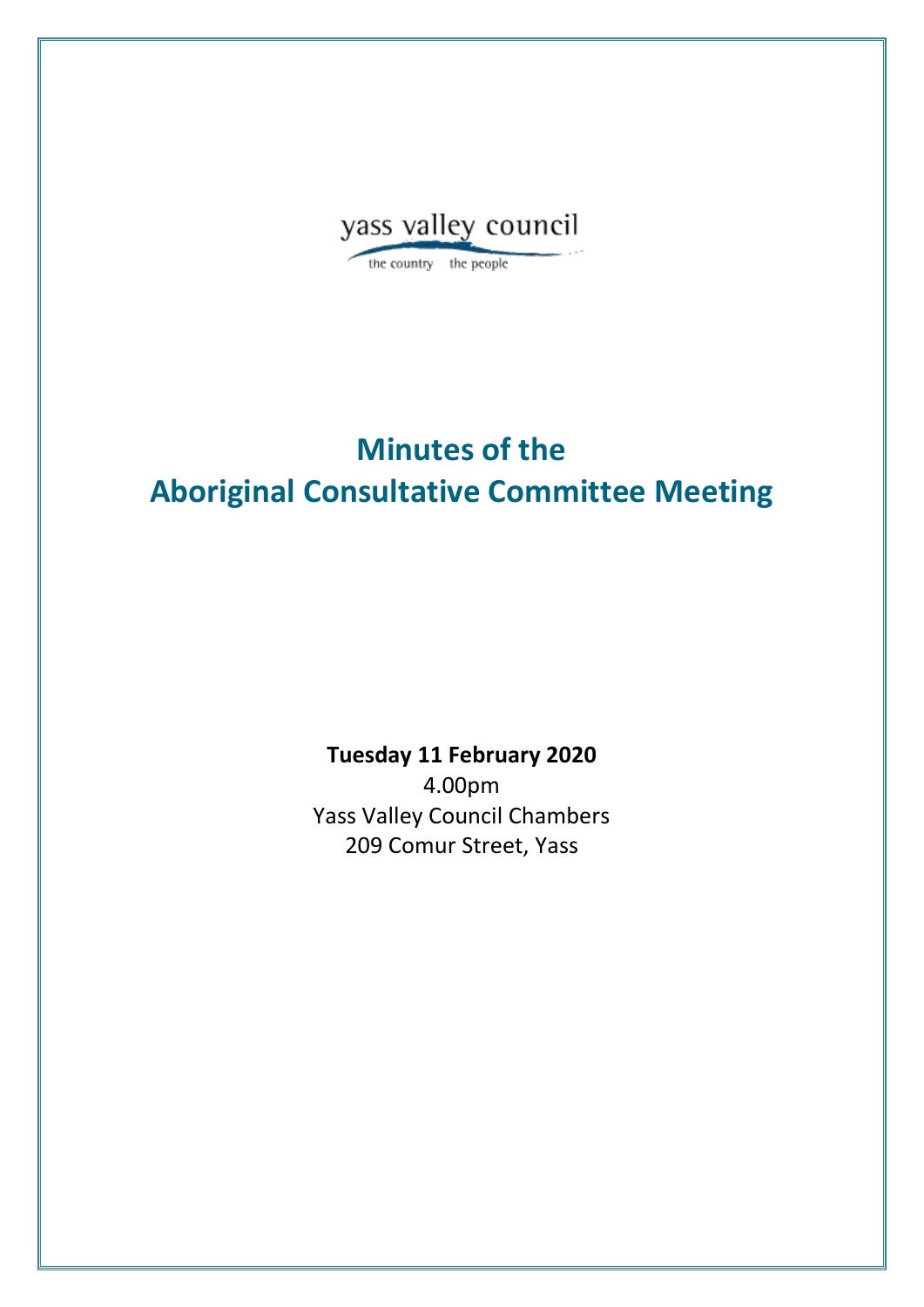# **Table of Contents**

No table of contents entries found.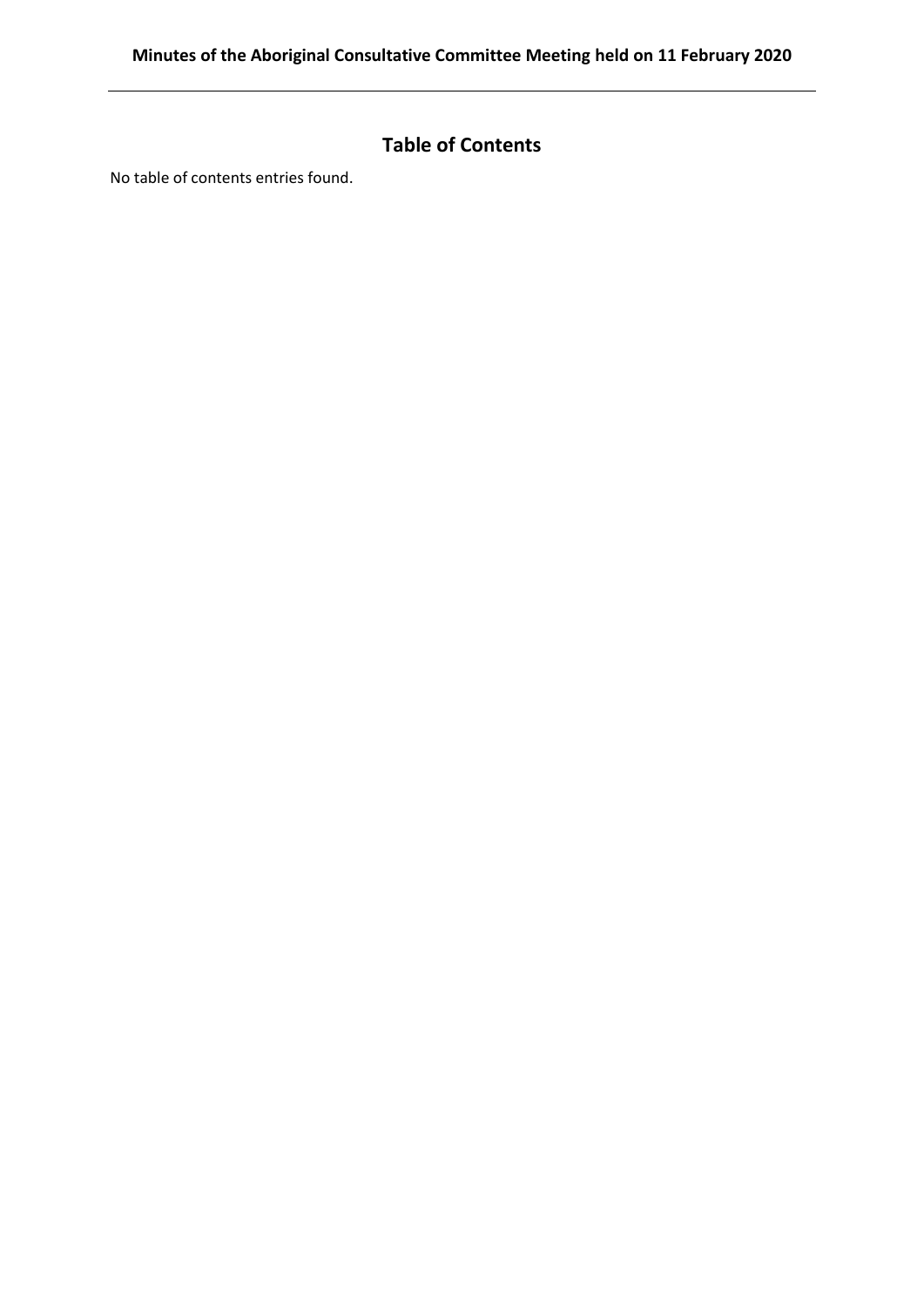#### **Present**

Cr Michael McManus (Chair), Bob Buffington, Brad Bell, Lillian Bell, Karen Denny (interval 4.25pm-4.40pm)

#### **Also present**

Sergeant Dave Cowell, (Yass Police - until 4.40pm), Helen Maskell-Knight (Community Planner).

#### **Acknowledgement of Country**

Cr McManus acknowledged the Ngunnawal people as the traditional custodians and paid respect to the Elders and their descendants.

#### **1. Apologies**

Apologies were noted from Cr Kim Turner and Debbie Wallace.

#### **2. Presentations**

Sergeant Dave Cowell advised of progress with consultations relating to establishing a support group for any young Aboriginal people coming into custody. Discussions will continue with Brad and Karen. The importance was stressed of getting a list together for the next meeting and of giving young people options as to who they might prefer to support them.

#### **3. Declarations of Interest**

Nil

#### **4. Confirmation of Minutes**

#### *RECOMMENDED that:*

- *1. The minutes of the Aboriginal Consultative Committee Meeting held on 13 August 2019, copies of which had been circulated to all members, were taken as read and confirmed.*
- *2. The content of notes of informal discussions held on 3 December 2019, copies of which had been circulated to all members, was endorsed and adopted.*

*(B Bell/K Denny)*

#### **5. Staff Reports**

#### **5.1 INCLUSIONS ON THE STATE HERITAGE REGISTER RELATING TO YASS GORGE**

#### **SUMMARY**

This report responds to the request made at the informal meeting of the Aboriginal Consultative Committee on 3 December for advice as to what parts of Yass Gorge are on the State Heritage Register.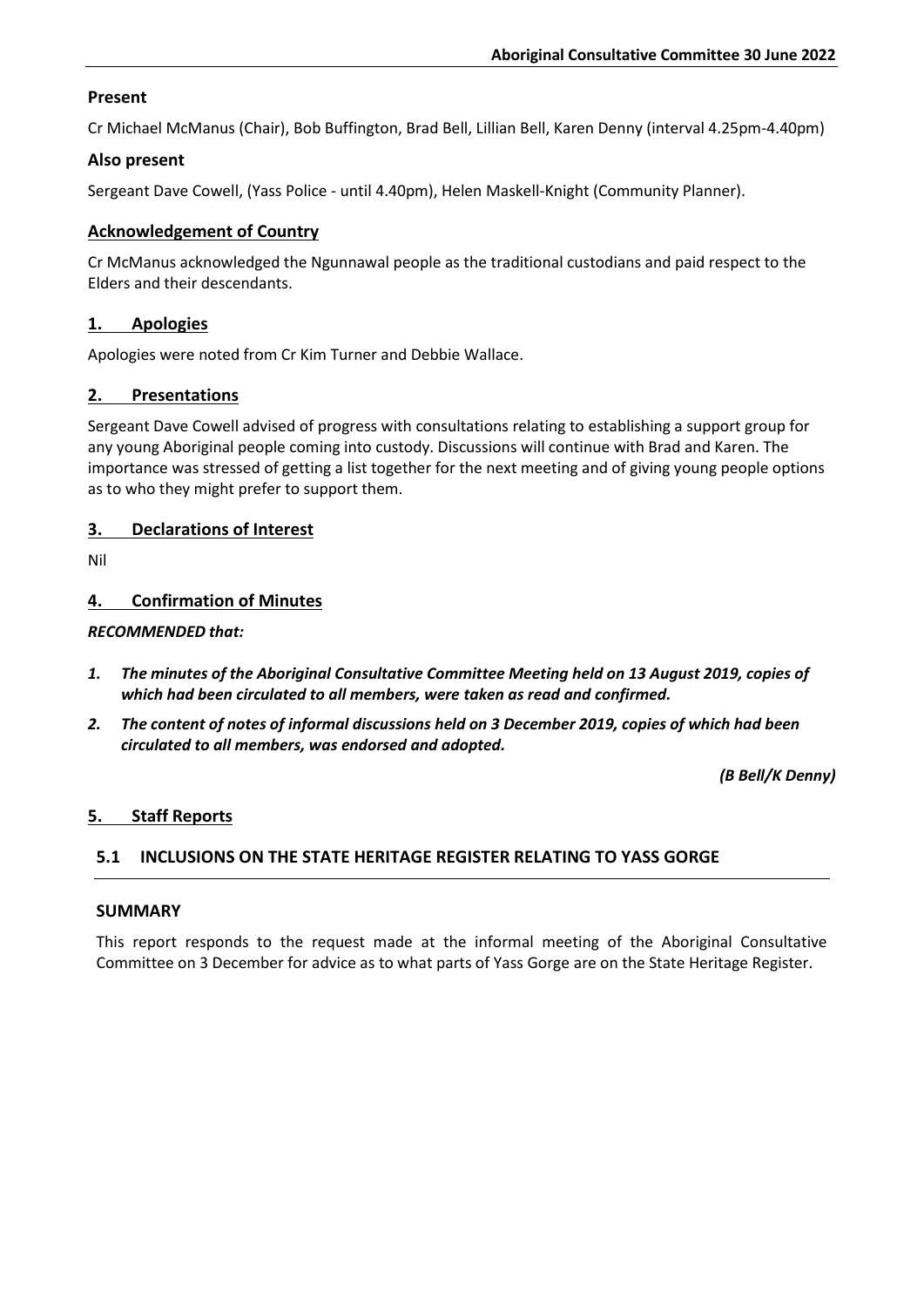*RECOMMENDED that the report was noted and it was resolved that members be given further opportunity to assess its contents.* 

*(B Bell/K Denny)*

*RECOMMENDED that the meeting resolved that Karen Denny and Brad Bell initiate the nomination of the Town Camp as an Aboriginal Place.*

*(K Denny/B Bell)*

#### **6. General Business**

#### **6.1 CONCERNS RAISED ABOUT SCARRED TREES**

Brad Bell advised that he had received am email expressing concern about the work being undertaken by the Committee and Council with the scarred trees on Oak Hill, but that the cause of the concern was not evident.

The Chair advised that if concerns were raised again that the complainant be asked to write to the Mayor and Council would deal with the matter.

#### **6.2 ACTION ITEMS**

It was agreed that a list of action items arising from matters addressed at the meeting be drafted and circulated.

#### **7. Next Meeting**

4.00pm Tuesday 7 April, Yass Valley Council Chambers.

The meeting closed at 5.30pm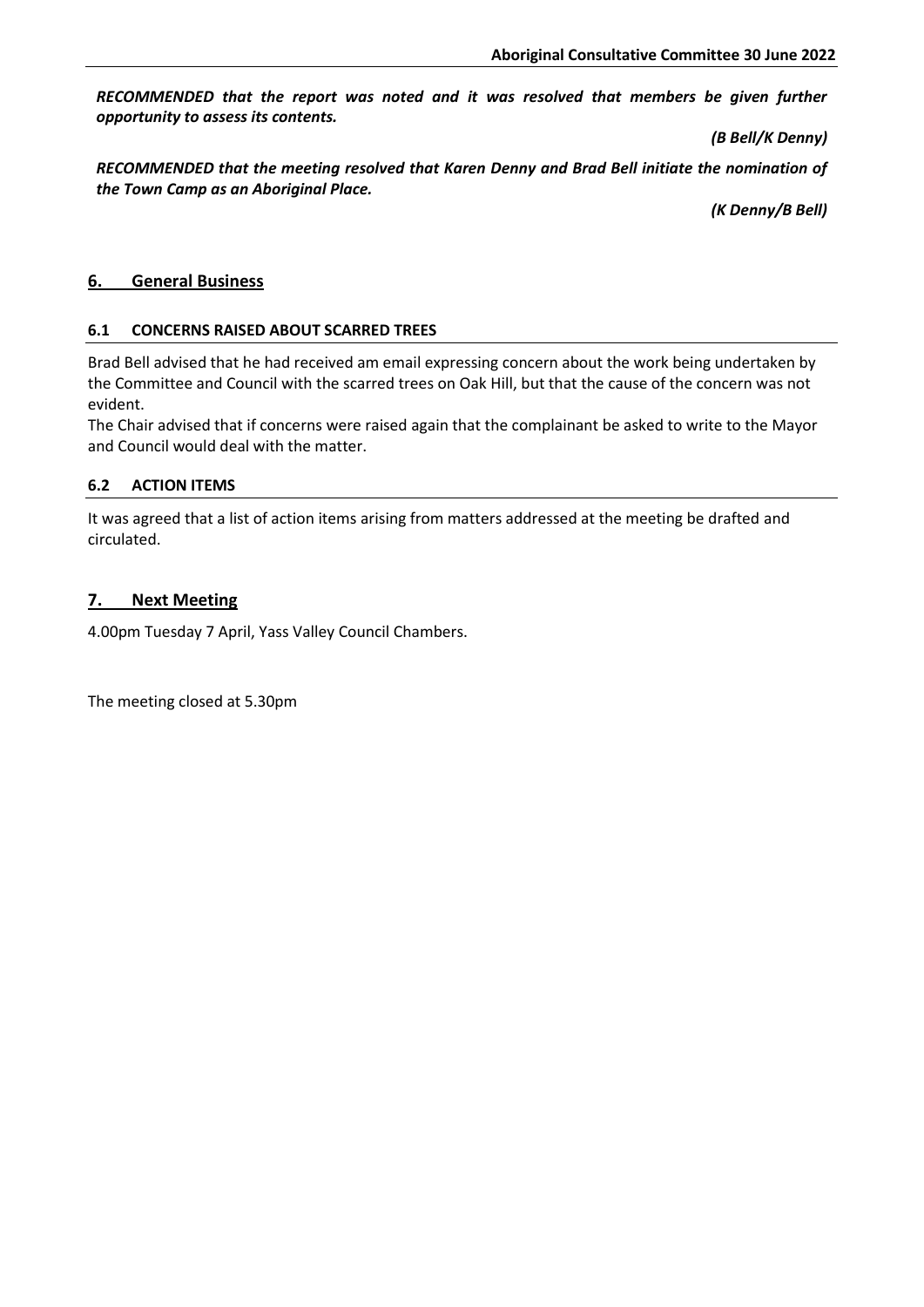#### **5.1 ELECTION OF CHAIR**

#### **SUMMARY**

To provide a framework for the election of Committee Executive. Under Council's *Guidelines for Advisory Committees and Committees of Council (May 2022)* a Councillor is the Chair of the Committee.

#### **RECOMMENDATION**

*That Councillor Reid/Turner be elected as Chair of the Aboriginal Consultative Committee.*

#### **FINANCIAL IMPLICATIONS**

Nil.

#### **POLICY & LEGISLATION**

• *Guidelines for Advisory Committees and Committees of Council (May 2022)*.

#### **REPORT**

Under Clause 3.6 Council's *Guidelines for Advisory Committees and Committees of Council (May 2022)* (**Attachment A**) Council must resolve to appoint a Councillor as the Chair.

One of the Council representatives, Councillors Reid or Turner, will need to be elected as Chair for the Committee.

**ATTACHMENTS:** A. Guidelines for Advisory Committees and Committees of Council *(Under Separate Cover)* [⇨](../../../RedirectToInvalidFileName.aspx?FileName=ACCCC_30062022_ATT_720_EXCLUDED.PDF#PAGE=3)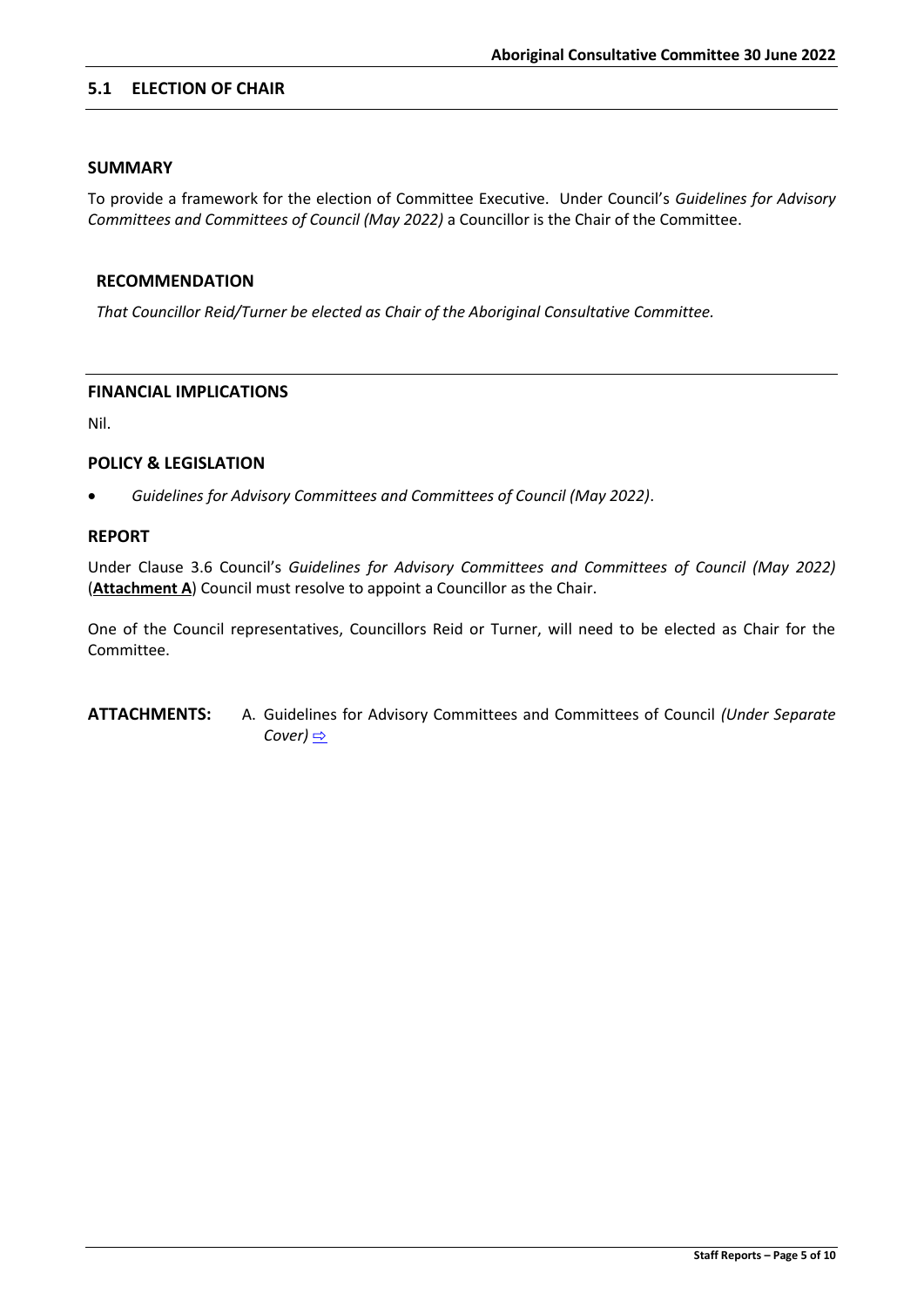#### **5.2 CODE OF CONDUCT, COMMITTEE GUIDELINES & MEDIA POLICIES**

#### **SUMMARY**

A presentation will be given to Committee Members on:

- Council's Code of Conduct
- Guidelines for Advisory Committees & Committees of Council
- Communication with the Media Policy
- Social Media Policy

#### **COMMITTEE DECISION**

*That the presentation on Code of Conduct, Committee Guidelines and Media Policies be noted.*

#### **FINANCIAL IMPLICATIONS**

Nil

#### **POLICY & LEGISLATION**

- Council's Code of Conduct
- Guidelines for Advisory Committees & Committees of Council
- Communication with the Media Policy
- Social Media Policy

#### **REPORT**

A presentation will be given to Committee Members on:

- Council's Code of Conduct
- Guidelines for Advisory Committees & Committees of Council
- Communication with the Media Policy
- Social Media Policy

#### **ATTACHMENTS:** A. Code of Conduct *(Under Separate Cover)* [⇨](../../../RedirectToInvalidFileName.aspx?FileName=ACCCC_30062022_ATT_720_EXCLUDED.PDF#PAGE=46)

- B. Code of Conduct Procedures *(Under Separate Cover)*  $\Rightarrow$
- C. Guidelines for Advisory Committee & Committees of Council *(Under Separate Cover)* [⇨](../../../RedirectToInvalidFileName.aspx?FileName=ACCCC_30062022_ATT_720_EXCLUDED.PDF#PAGE=160)
- D. Communication with the Media Policy *(Under Separate Cover)* **[⇨](../../../RedirectToInvalidFileName.aspx?FileName=ACCCC_30062022_ATT_720_EXCLUDED.PDF#PAGE=203)**
- E. Social Media Policy *(Under Separate Cover)* [⇨](../../../RedirectToInvalidFileName.aspx?FileName=ACCCC_30062022_ATT_720_EXCLUDED.PDF#PAGE=206)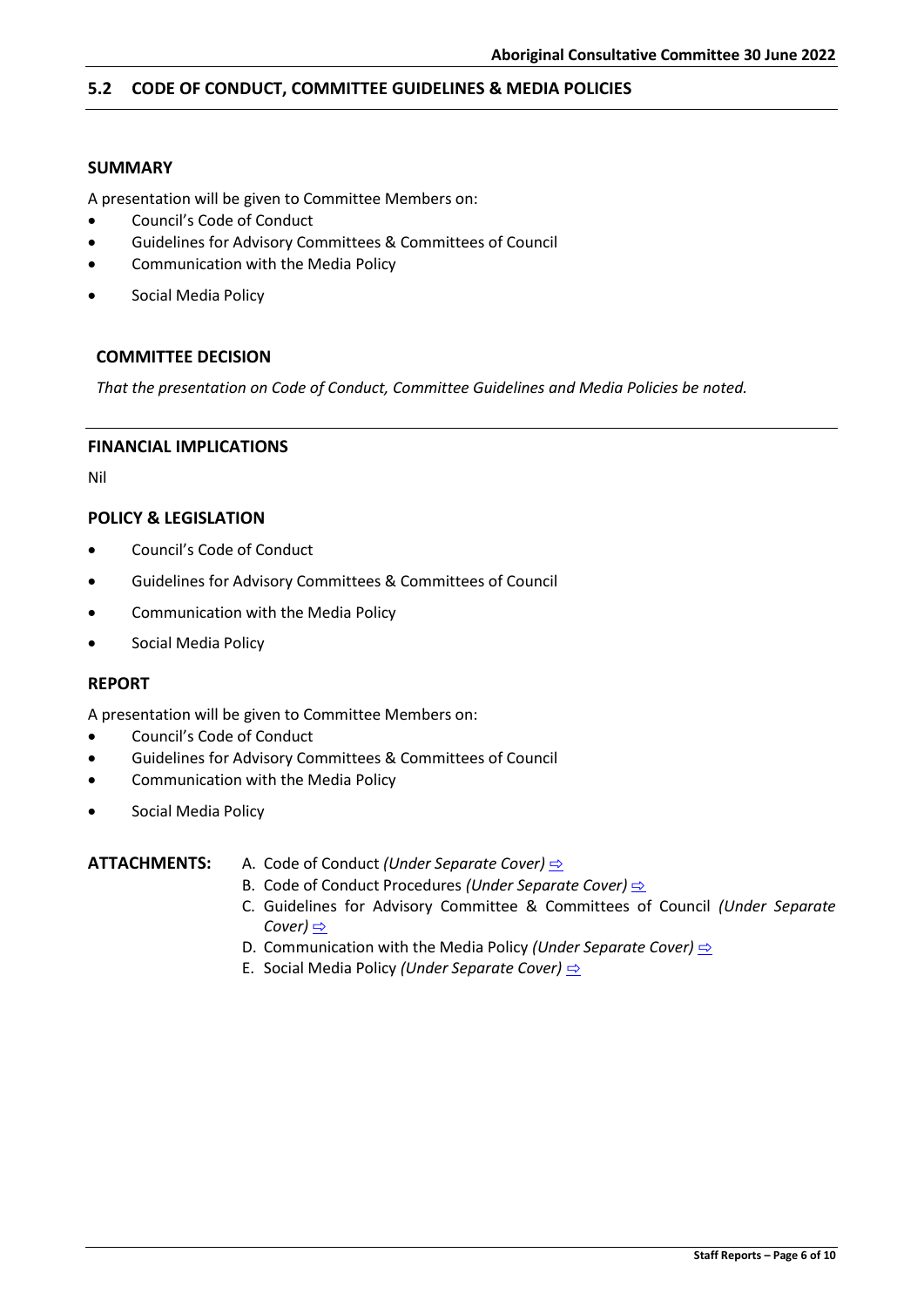#### **5.3 MEETING DATES & TIMES**

#### **SUMMARY**

To suggest meeting times and dates for future meetings.

#### **COMMITTEE DECISION**

*That the Aboriginal Consultative Committee be held on the fourth Thursday in the last month of each quarter commencing at 2.00pm.* 

#### **FINANCIAL IMPLICATIONS**

Nil

#### **POLICY & LEGISLATION**

• *Committee Standard Constitution & Instrument of Delegation*

#### **REPORT**

The terms of reference for the Committee provide for quarterly meetings.

It is proposed that the Committee meet on the third Thursday of the first month of the quarter.

The following is a proposed calendar for 2022 and 2023.

- Thursday 30 June 2022
- Thursday 29 September 2022
- Thursday 8 December 2022
- Thursday 30 March 2023

It is proposed that the meetings commence at 2.00pm.

Agendas will be issued on the Thursday prior to the meeting.

Items for inclusion in the Agenda need to be with the Council Officer assigned to the Committee or Shirree Garland 10 days prior to issue of the Agenda.

**ATTACHMENTS:** Nil